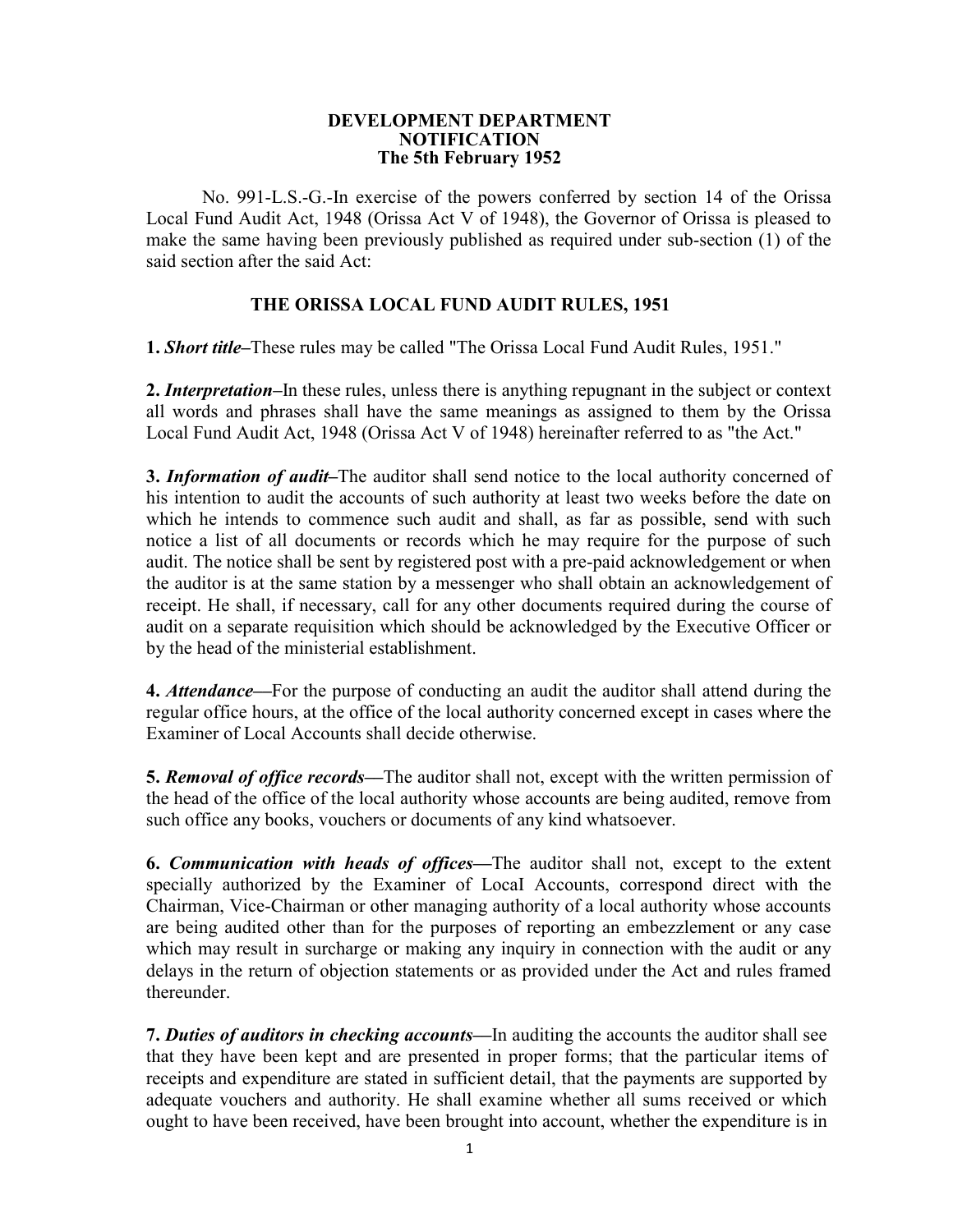all cases such as might lawfully be made and whether any loss has been incurred by the negligence or misconduct of any person.

He shall verify the authority under which trading, e. g., printing presses, have been sanctioned and ascertain that a separate account is maintained properly for every such undertaking.

**8.** *Audit marks***––**In auditing the accounts the auditor shall tick or cross tick all entries checked by him and initial all vouchers with the special audit pencil.

**9.** *Change of auditor during an audit***––**Where an auditor is relieved by another auditor during the currency of an audit, he shall deliver to him an exact statement of the audit completed up-to-date. The statement shall be filed in the office of the Examiner of Local Accounts. The officer relieved shall also draft the paragraphs for the audit report regarding the audit done by him before he makes over charge, and deliver them to the relieving officer, taking his acknowledgment, there for. Both auditors will sign the report, a note being made to show the responsibility of each.

**10.** *Audit requisitions***—When any document is not produced after a summons issued by** the auditor under clause (a) of sections 6 of the Act the auditor shall send a written report of the failure to produce such document to the Chairman, Vice-Chairman or other managing authority of the local body concerned. If the required document is not produced in spite of this written report the whole case shall be submitted to the Examiner of Local Accounts. No document shall be left un-audited without the expressed orders of the Examiner of Local Accounts in each case.

**11.** *Period of audit––*The auditor shall audit all accounts up to the end of the financial year for which complete accounts have been prepared notwithstanding that such account may not have been audited by the Finance Committee, if such a committee has been appointed. The revenue side or the account shall be checked by the auditor up-to-date.

**12.** *Period of audit of municipal accounts––*In auditing municipal taxation accounts, the auditor shall include the current quarter's or half year's account as the case may be if collections for that quarter or half year as the case may be have started, and shall include in his verification of the outstanding taxes those of the current quarter or half year as the case may be. If owing to delay in starting collection or the incompleteness of the register of that quarter or half year as the case may be the auditor is unable to audit the taxation accounts beyond the close of the last completed quarter or half year as the case may be, he shall audit the accounts of other receipts up to the latest month for which they have been completed without regard to the state of the taxation accounts.

**13.** *Embezzlements***––**When any embezzlement is detected or may reasonably be inferred from any suspicious circumstances or irregularity in the accounts, the auditor shall report the circumstances immediately in writing to the Chairman or the managing authority of the local body concerned and also to the Examiner of Local Accounts. When the fraud or embezzlement has been fully investigated by the auditor he shall submit a complete report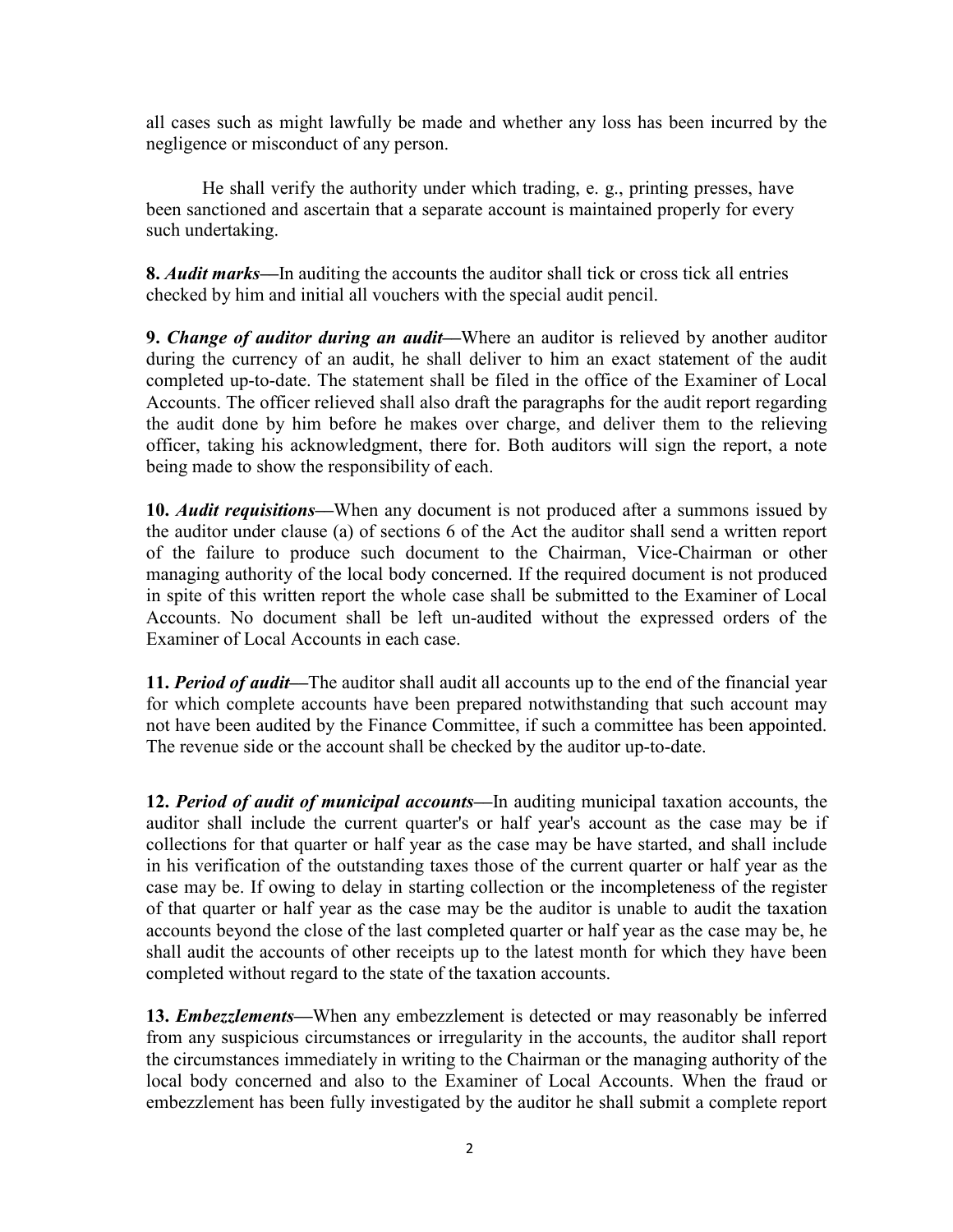of the case to the Examiner of Local Accounts who may, if he considers it necessary order, for a detailed up-to-date audit and inform the State Government of the circumstances rendering such audit necessary.

**14.** *Form of the report––*The results of each audit shall be recorded in two parts viz., (i) the schedules and (ii) the report prescribed by section 8 of the Act. The schedules shall deal with technical irregularities, defects and omissions in accounts and registers. They shall be in **Forms A** and **B**. **Form A** shall contain technical irregularities in payment and adjustment vouchers and **Form B** shall contain technical irregularities, defects and commissions in accounts, and registers. The schedules shall be left in the local office till the next audit, when the next auditor shall examine them to see that every item has been disposed of. The adequacy of action taken on them by the local authority shall be seen at the next audit.

**15.** *Check of recovery of sums surcharged–*Immediately before taking up an audit, the auditor shall call for all papers from the office of the Examiner of Local Accounts in connection with the surcharge cases pertaining to the local authority whose accounts are about to be audited and shall check with the Local records all items of money noted in the statement appended to the previous audit reports under sub-section (1) of section 9 of the Act and satisfy himself that they have been duly credited to the local fund and that all cases in which no action ·has been taken or no refunds made are covered by the orders of competent authority.

**16.** *Objection settlement***––**Any enquiry which it is necessary for the auditor to make either on the subject of accounts, registers or, other matters, shall be made through an objection statement in **Form-C**. The auditor shall issue statements day by day as the audit proceeds and shall obtain the dated initials of the Executive Officer, or of the head of the ministerial establishment both on the statements and in a memo of objection statements in **Form-D**. These statements shall be returned with the least possible delay over the dated initials of the head of the office and shall show the action which has been taken or which it is proposed to take to settle the objections raised or the replies to the enquiries made. On receipt of replies to the points raised, the auditor shall re-issue for further action or reply any items on which final or sufficient action has not in his opinion been taken on which the enquiries made have not been satisfied. Such re-issues shall be prominently indicated in the memo in **Form-D**. He shall bring any items of previous reports which have not been disposed of when he leaves the office, the accounts of which he is auditing to the personal notice of the head of the office. A list of such items shall be attached to the report **Form E**.

**17.** *Time allowed for replies to objection***––**All objection statements shall be returned to the auditor from one to three clear working days before the close of the audit, according as he shall direct whether the objections have all been replied to or not. The auditor shall have his report and schedules completely written up by the close of the audit.

**18.** The objection statements shall include not only objections raised on payment vouchers but every sort of objection and remarks which the auditor raises or makes.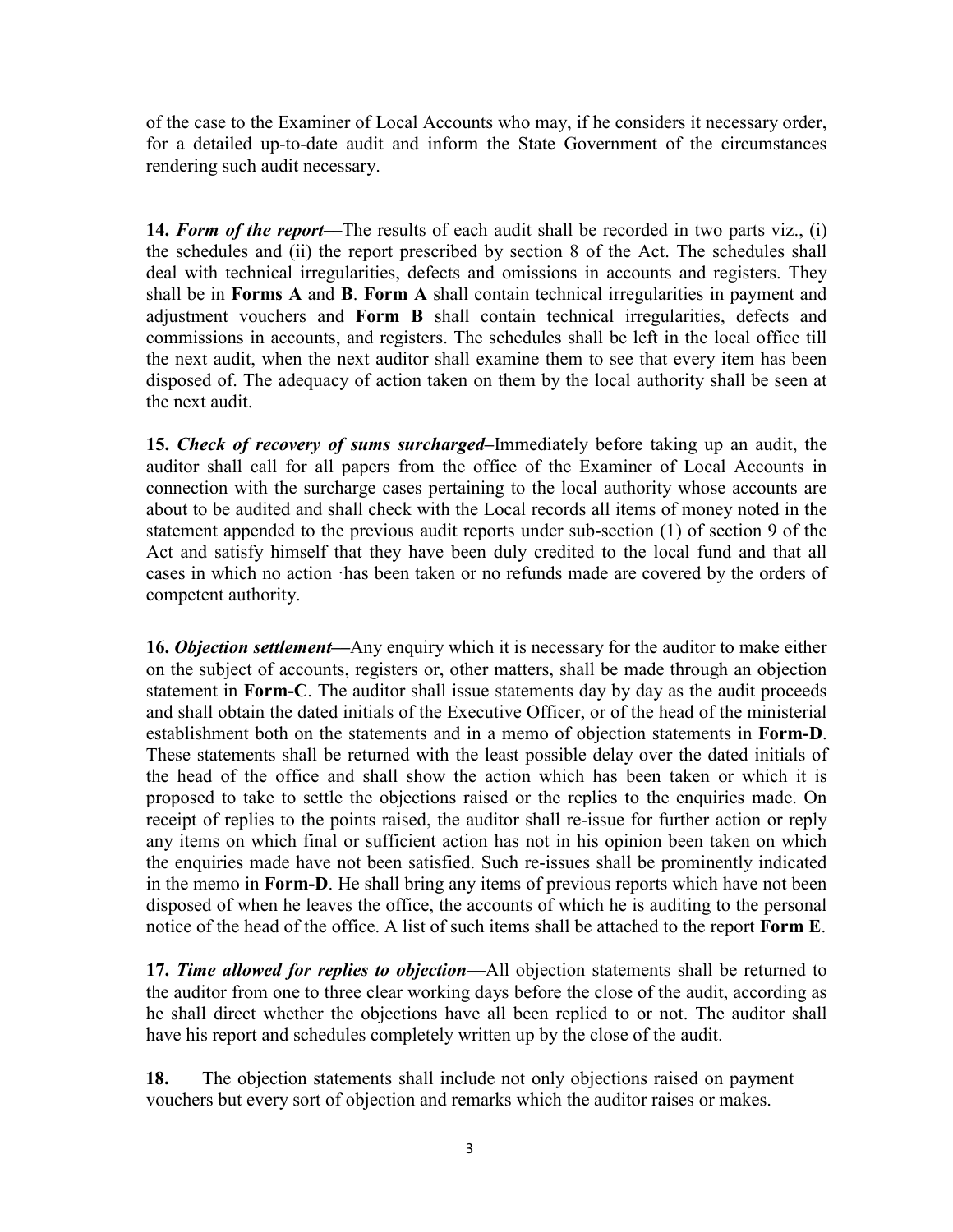**19.** *Matter to be included in the note*— Objections admitted or questions settled during the course of an audit shall be noted in the report only if the irregularity is a serious one, or if a defect of system or error in principle has been brought to light and has not been permanently removed. Apart from any matter required to be included under sub-section (l) or section 9 of the Act, the audit report shall be confined to matters of a general nature which cannot be disposed of by the auditor. All un-rectified objections relating to a previous audit shall be specially brought to notice.

**20.** *Powers and duties of auditors***––** The auditor shall––(a) (Before commencing the audit, verify the cash balances, the securities held by a local authority, the postage stamps and also the stock of saleable forms, unspent balance of permanent advance, undisbursed pay, statement of Revenue Court Fee Stamps and printed Forms kept for issue of receipts for payments received. The result of verification shall be recorded in the relevant book so that the audit reaches that stage of check he can see if the actual balance agrees with the book balance;)

(b) append to his reports a statement of assets and liabilities, indicating the financial position of the local authority concerned. Such fixed assets as land, buildings, plant machinery, tools etc. shall therefore, be excluded from the statement and only liquid assets such as cash (in hand or in the treasury, bank or post office), investments, loans, advances and outstanding rents and rates and such liabilities as unspent balances of earmarked grants, contributions payable, deposits, unpaid bills, etc. shall be included in it;

- (c) report whether money borrowed on the security of allocated revenues, or received as a grant from Government or· other source for a specific purpose has been expended on such purpose;
- (d) whether a sinking fund has been prescribed, report whether it is being properly kept up;
- (e) report whether all advances, loans and investments by the local authority are fully secured;
- (f) detail in his report all loans contracted by the local authority and state if the prescribed provision has been made for the repayment of the principal and interest out of the revenues of the local authority concerned;
- (g) where separate accounts for any trading or undertaking are maintained certify whether in his opinion the accounts present a true and correct view of the results of the trading or undertaking for the period under investigation;
- (h) certify in his report the correctness of the annual account (unless none has been prescribed for which the accounts have been completely audited);
- **21.** *Further instructions regarding report* The auditor shall—(a) state in the first paragraph of the report when the audit was taken up, when it was completed and how many working days were actually occupied in the audit**;** 
	- (b) state the date up to which the accounts have been passed by the Finance Committee, if any, and examine and report on the system of check exercised by it ;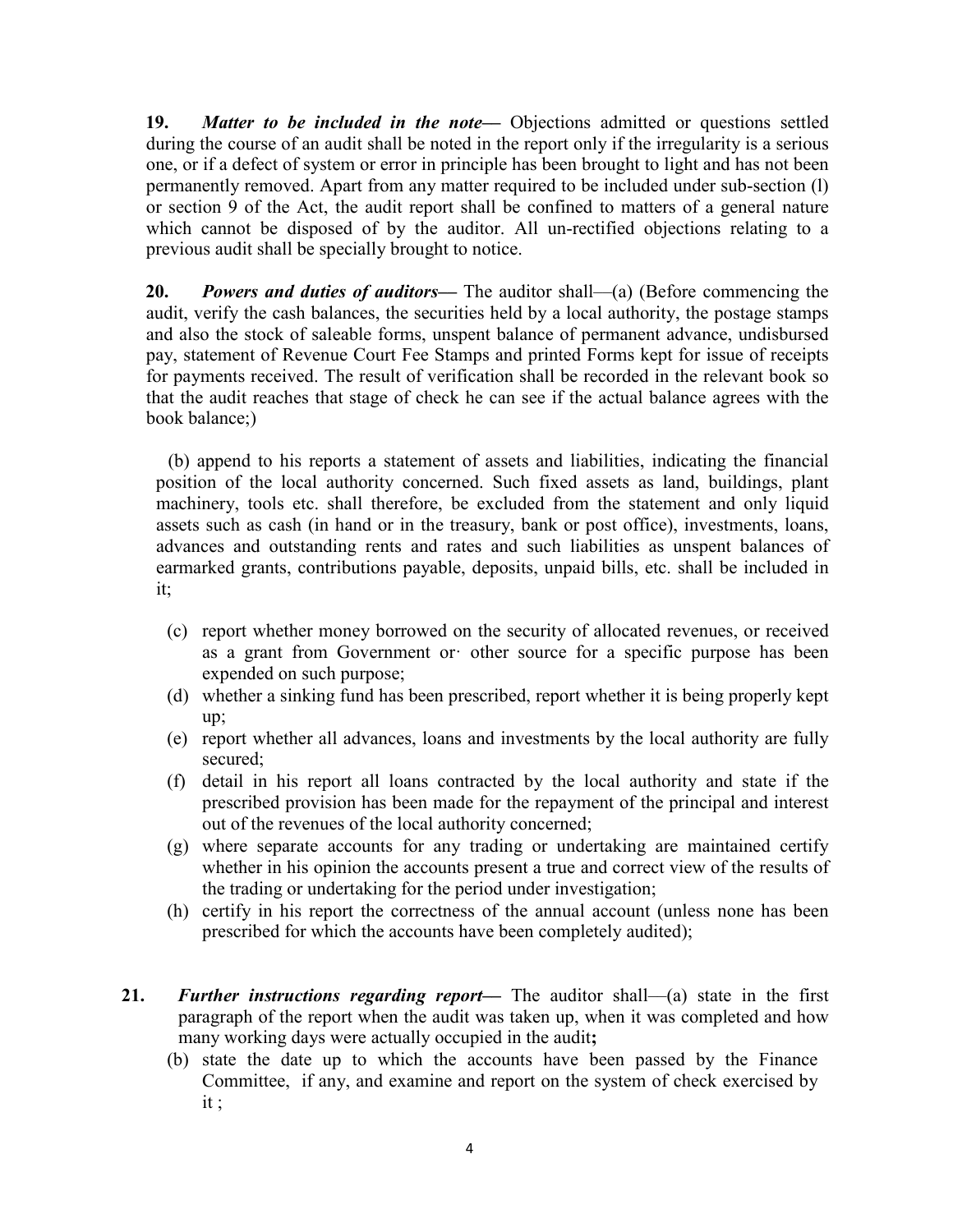(c) state in his report if in his opinion any reserve fund should be opened e. g. a depreciation reserve fund;

- (d) attach to his audit report a statement showing––
	- (i) cash recoveries on audit objections;
	- (ii) money saved by the detection of embezzlements in audit; and
	- (iii) saving due to miscellaneous causes;

(e) at the end of his report give a very brief resume of the matters dealt with in the report and conclude with an opinion on the state of the accounts as a whole.

**22.** *Embezzlement, etc, detected by the Local Bodies***––**Whenever any loss of money or stores by embezzlement, theft, fire or otherwise is discovered the fact shall be promptly reported by the Chairman to the Examiner of Local Accounts who will consider whether he shall direct that an audit be made with a view to taking action under section 9 of the Act.

**23.** *Powers and duties of Examiner of local Accounts***––**The Examiner of Local Accounts shall exercise general supervision and control over the discharge by the auditors of their duties under the Act.

**24.** (1) The Examiner of Local Accounts may condone a payment made from a Local Fund or a short realization of revenue which appears to him to be contrary to law and rules, provided that-

- (i) in his opinion there was no negligence or misconduct on the part of the persons making or authorising such payment or short realization of revenue;
- (ii) such payment or failure to realize the revenue was *bona fide* and a similar payment from the same local fund or short realization or revenue had not been conducted before ; and
- (iii) such payment or short realisation does not exceed Rs 50/-

(2) The Examiner of Local Accounts shall submit to the State Government a report of all such condonations with the reasons for each such condonation annually by the 25th of May.

#### **FORM 'A'**

Irregularities in payment and adjustment voucher to be disposed of finally before the next audit.

| Serial |    |         |        | Particular  | Nature of     |
|--------|----|---------|--------|-------------|---------------|
| No     |    |         |        | of charges  | objection and |
|        |    | Voucher |        | instruction |               |
|        | No | Date    | Amount |             |               |
|        |    |         |        |             |               |
|        |    |         |        |             |               |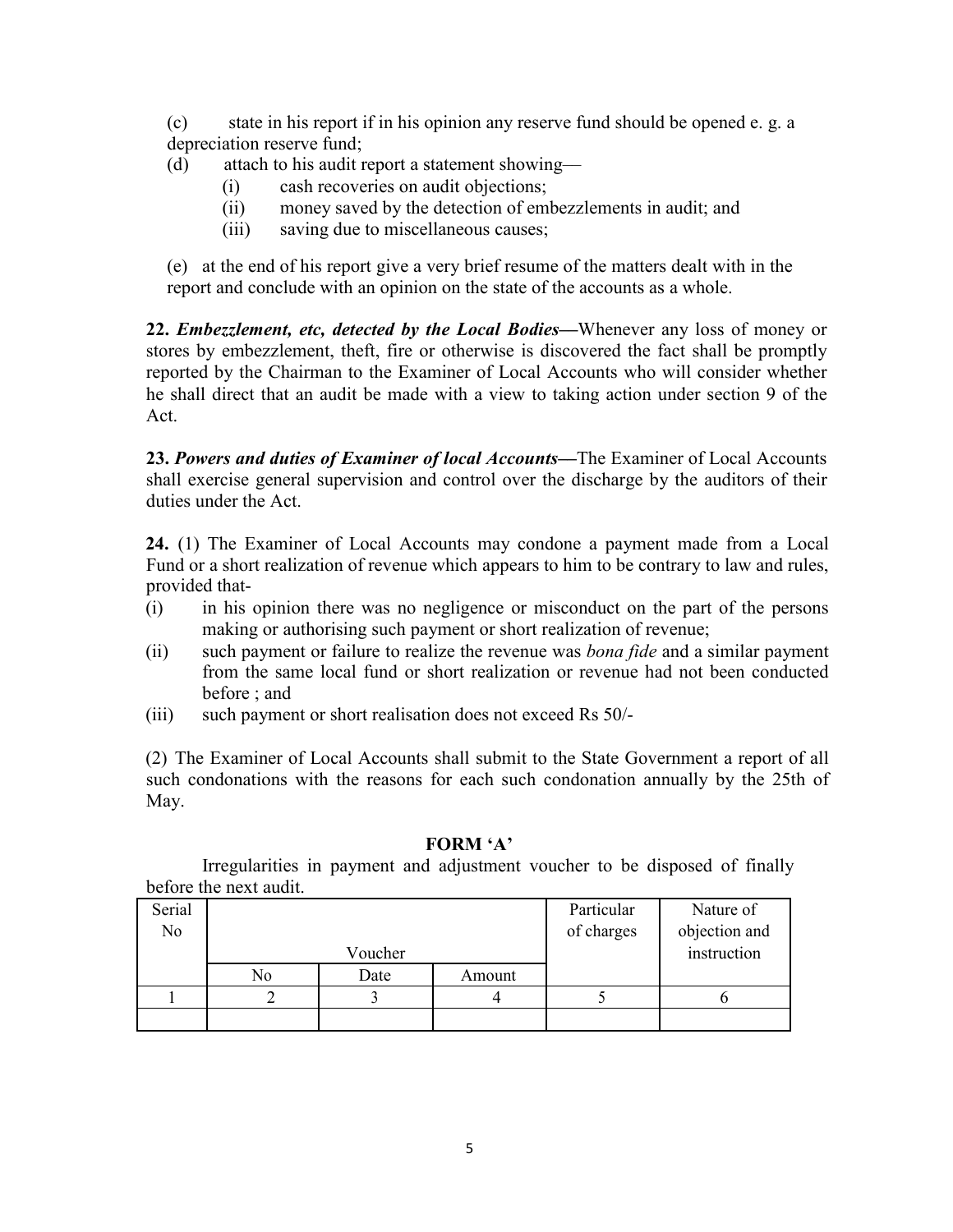#### **FORM 'B'**

Irregularities and omissions in accounts and registers (other than those detailed in Form-A) with instructions and suggestions for future guidance.

| Serial No | <b>Particulars</b> | Instructions or |
|-----------|--------------------|-----------------|
|           |                    | suggestion      |
|           |                    |                 |

## **FORM 'C'**

Audit objection on the accounts of ……… for…………….

| Date of                             | Particulars | Objection                              | Reply of                             | Notes of     | Further                             | Final      |
|-------------------------------------|-------------|----------------------------------------|--------------------------------------|--------------|-------------------------------------|------------|
| transaction                         | of          | or                                     | Local                                | admission or | explanation                         | remarks    |
| and                                 | transaction | suggestion                             | Authority                            | further      | by local                            | of auditor |
| number of                           |             |                                        |                                      | remarks by   | authority                           |            |
| voucher                             |             |                                        |                                      | auditor      |                                     |            |
|                                     |             |                                        |                                      |              | 6                                   |            |
| Received on Initials<br>Designation |             | Returned on<br>Initials<br>Designation | Re-issued on<br>Initials Designation |              | Returned on Initials<br>Designation |            |

## **FORM 'D'**

### **Daily objection statement issued and received**

**back………………………………….. Office Report No…………of 20….** 

|         | Dated               | Dat |                  |               | Remar <sup>®</sup> |          |                     |                |           | Remar   |
|---------|---------------------|-----|------------------|---------------|--------------------|----------|---------------------|----------------|-----------|---------|
|         | Page of initials of | e   | Page of Dated    |               | ks                 |          | Dated               | Page of        |           | $\bf k$ |
|         | objectio Secretary  |     | objectio initial |               |                    |          | initials of Date    | objectio       |           |         |
| n       | <sub>or</sub>       |     | n                | s of          |                    |          | Secretary           | n              |           |         |
| stateme |                     |     | stateme Audit    |               |                    | Page of  | <sub>or</sub>       | stateme Dated  |           |         |
| nt      | Head of             |     | nt               | <sub>or</sub> |                    | objectio | Head of             | nt             | initial   |         |
|         | Ministerial         |     |                  |               |                    | n        | Ministerial         |                | s of      |         |
|         | establishme         |     |                  |               |                    |          | stateme establishme |                | Audit     |         |
|         | nt                  |     |                  |               |                    | nt       | nt                  |                | <b>or</b> |         |
|         |                     | 3   | 4                | 5             | 6                  |          | 2                   | $\overline{4}$ |           |         |
|         |                     |     |                  |               |                    |          |                     |                |           |         |